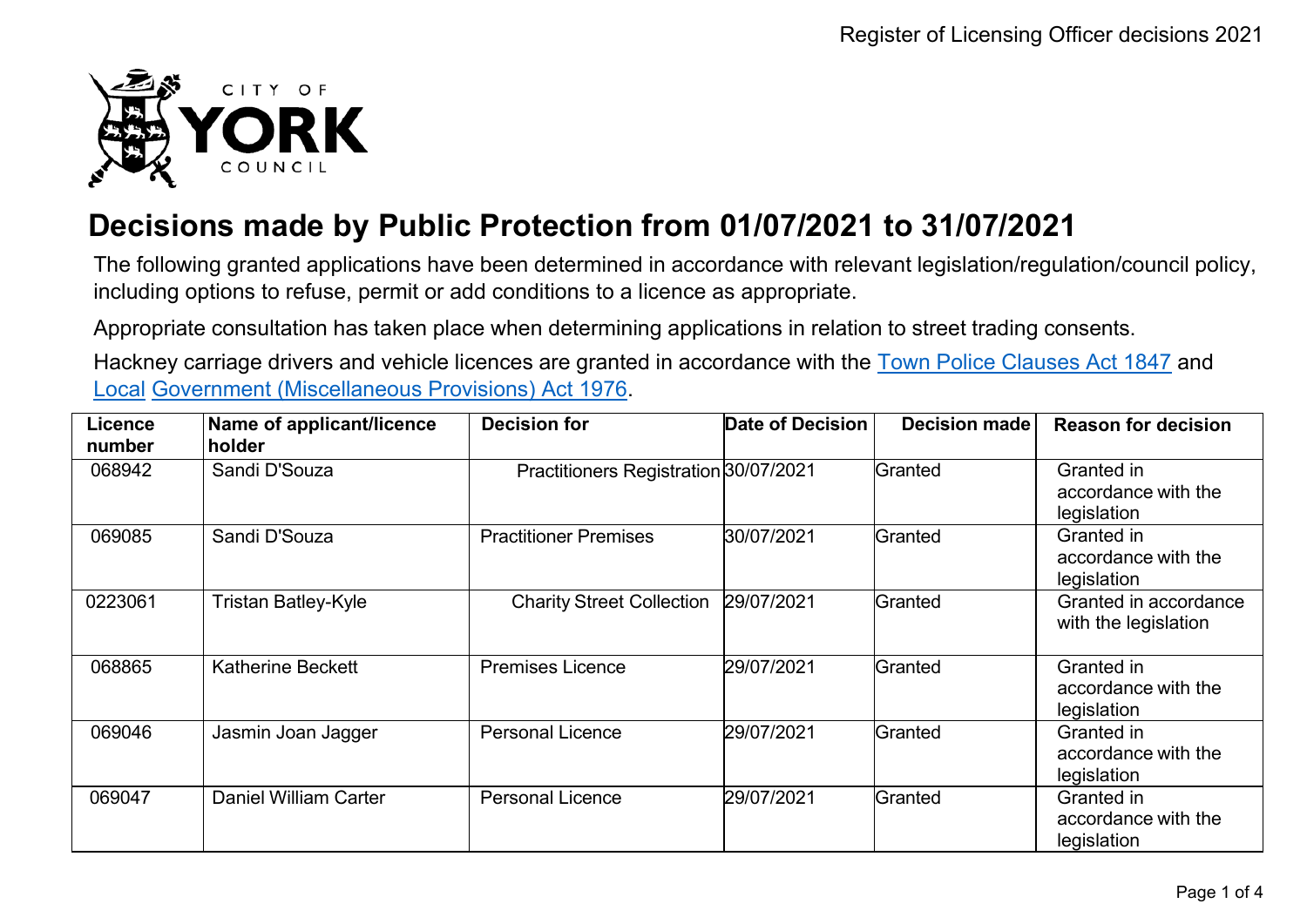Register of Licensing Officer decisions 2021

| <b>Licence</b><br>number | Name of applicant/licence<br>holder | <b>Decision for</b>                   | <b>Date of Decision</b> | <b>Decision made</b> | <b>Reason for decision</b>                       |
|--------------------------|-------------------------------------|---------------------------------------|-------------------------|----------------------|--------------------------------------------------|
| 069024                   | Age Uk                              | Lottery Registration                  | 26/07/2021              | Granted              | Granted in<br>accordance with the<br>legislation |
| 069062                   | <b>Robert Foxon</b>                 | <b>Personal Licence</b>               | 27/07/2021              | granted              | Granted in accordance<br>with the legislation    |
| 069066                   | Akwan Irani                         | <b>Personal Licence</b>               | 27/07/2021              | Granted              | Granted in<br>accordance with the<br>legislation |
| 069070                   | <b>Robert Glenn Parkyn</b>          | <b>Personal Licence</b>               | 27/07/2021              | Granted              | Granted in<br>accordance with the<br>legislation |
| 069064                   | <b>Alexander Stuart Davis</b>       | <b>Personal Licence</b>               | 27/07/2021              | Granted              | Granted in<br>accordance with the<br>legislation |
| 069063                   | <b>Paula Louise Wickens</b>         | Personal licence                      | 27/07/2021              | Granted              | Granted in<br>accordance with the<br>legislation |
| 069060                   | Paul John Raper                     | Personal licence                      | 27/07/2021              | Granted              | Granted in<br>accordance with the<br>legislation |
| 069072                   | <b>Dominus Crossfit</b>             | <b>Small Society Lottery</b>          | 27/07/2021              | Granted              | Granted in<br>accordance with the<br>legislation |
| 069065                   | <b>Kelsey Bolton</b>                | Practitioners Registration 27/07/2021 |                         | Granted              | Granted in<br>accordance with the<br>legislation |
| 069038                   | <b>Alan Terry</b>                   | Personal licence                      | 22/07/2021              | Granted              | Granted in<br>accordance with the<br>legislation |
| 068828                   | Liquid Indulgence                   | <b>Premises Licence</b>               | 21/07/2021              | Granted              | Granted in<br>accordance with the<br>legislation |
| 068813                   | <b>Taylor Made Kitchen</b>          | <b>Premises Licence</b>               | 21/07/2021              | Granted              | Granted in accordance with<br>the legislation    |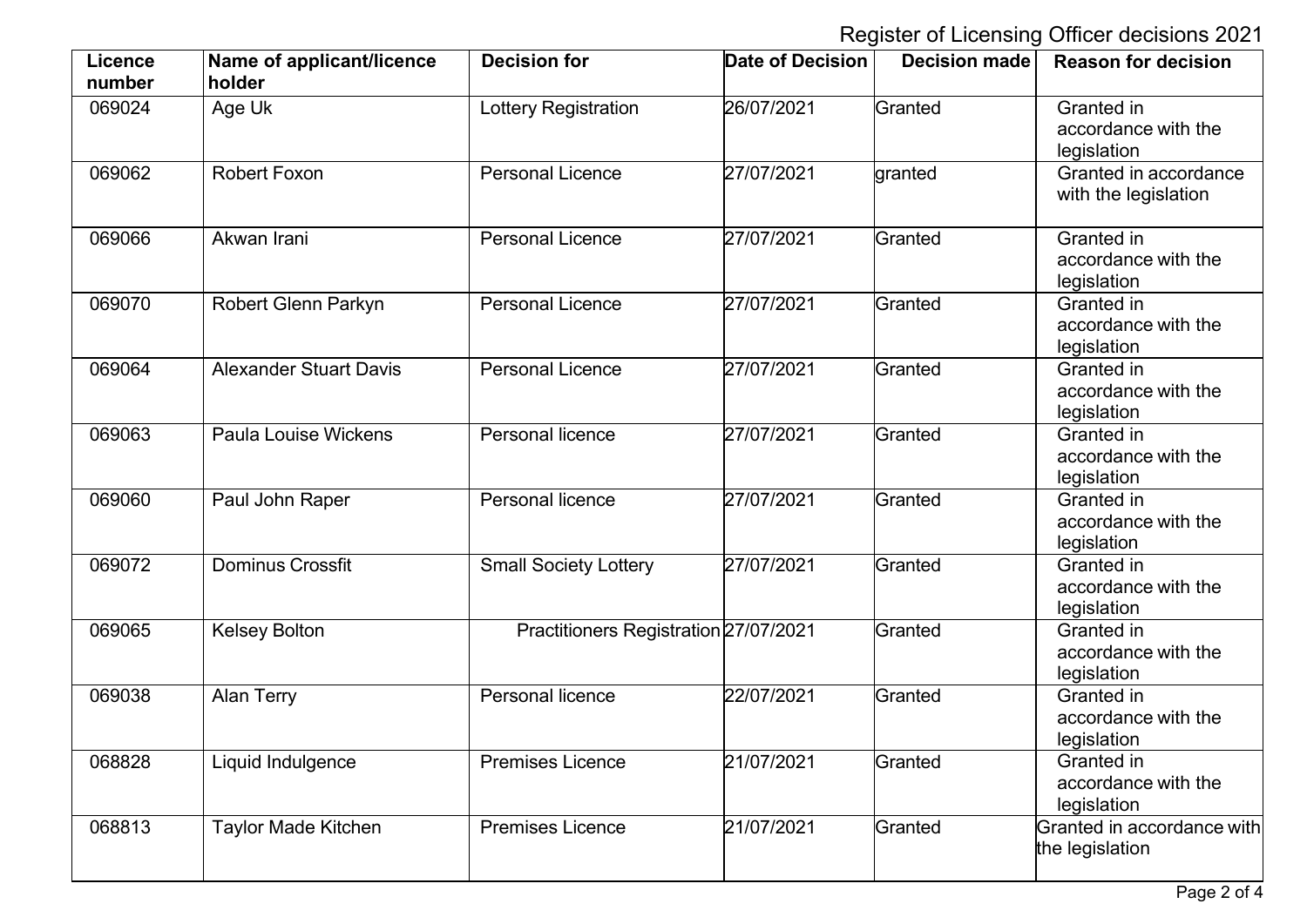Register of Licensing Officer decisions 2021

| <b>Licence</b><br>number | Name of applicant/licence<br>holder | <b>Decision for</b>                   | <b>Date of Decision</b> | <b>Decision made</b> | <b>Reason for decision</b>                       |
|--------------------------|-------------------------------------|---------------------------------------|-------------------------|----------------------|--------------------------------------------------|
| 069035                   | Leighann Joy Jollie                 | Practitioners Registration 21/07/2021 |                         | Granted              | Granted in<br>accordance with the<br>legislation |
| 068814                   | <b>York River Boat Cruises</b>      | <b>Premises Licence</b>               | 20/07/2021              | Granted              | Granted in<br>accordance with the<br>legislation |
| 068981                   | <b>Liam Gatenby</b>                 | <b>Personal Licence</b>               | 20/07/2021              | Granted              | granted in accordance<br>with the legislation    |
| 222745                   | Joanne Jackson                      | <b>Static Street Collection</b>       | 15/07/2021              | Granted              | Granted in<br>accordance with the<br>legislation |
| 068998                   | <b>Cody Marie Tissiman</b>          | <b>Personal licence</b>               | 15/07/2021              | Granted              | Granted in<br>accordance with the<br>legislation |
| 068978                   | <b>Christopher James</b>            | Personal licence                      | 14/07/2021              | Granted              | Granted in<br>accordance with the<br>legislation |
| 068990                   | Lewis Price                         | Personal licence                      | 14/07/2021              | Granted              | Granted in<br>accordance with the<br>legislation |
| 068979                   | <b>Raymond Turner</b>               | Personal licence                      | 14/07/2021              | Granted              | Granted in<br>accordance with the<br>legislation |
| 068996                   | <b>Scarcroft Primary School</b>     | <b>Small Society Lottery</b>          | 14/07/2021              | Granted              | Granted in<br>accordance with the<br>legislation |
| 068968                   | <b>Andrew Neville</b>               | Personal licence                      | 12/07/2021              | Granted              | Granted in accordance<br>with the legislation    |
| 068943                   | Roxanne Jessica Barnes              | Personal licence                      | 08/07/2021              | Granted              | Granted in<br>accordance with the<br>legislation |
| 068573                   | 2 Many Wines Ltd                    | <b>Premises Licence</b>               | 01/07/2021              | Granted              | Granted in<br>accordance with the<br>legislation |